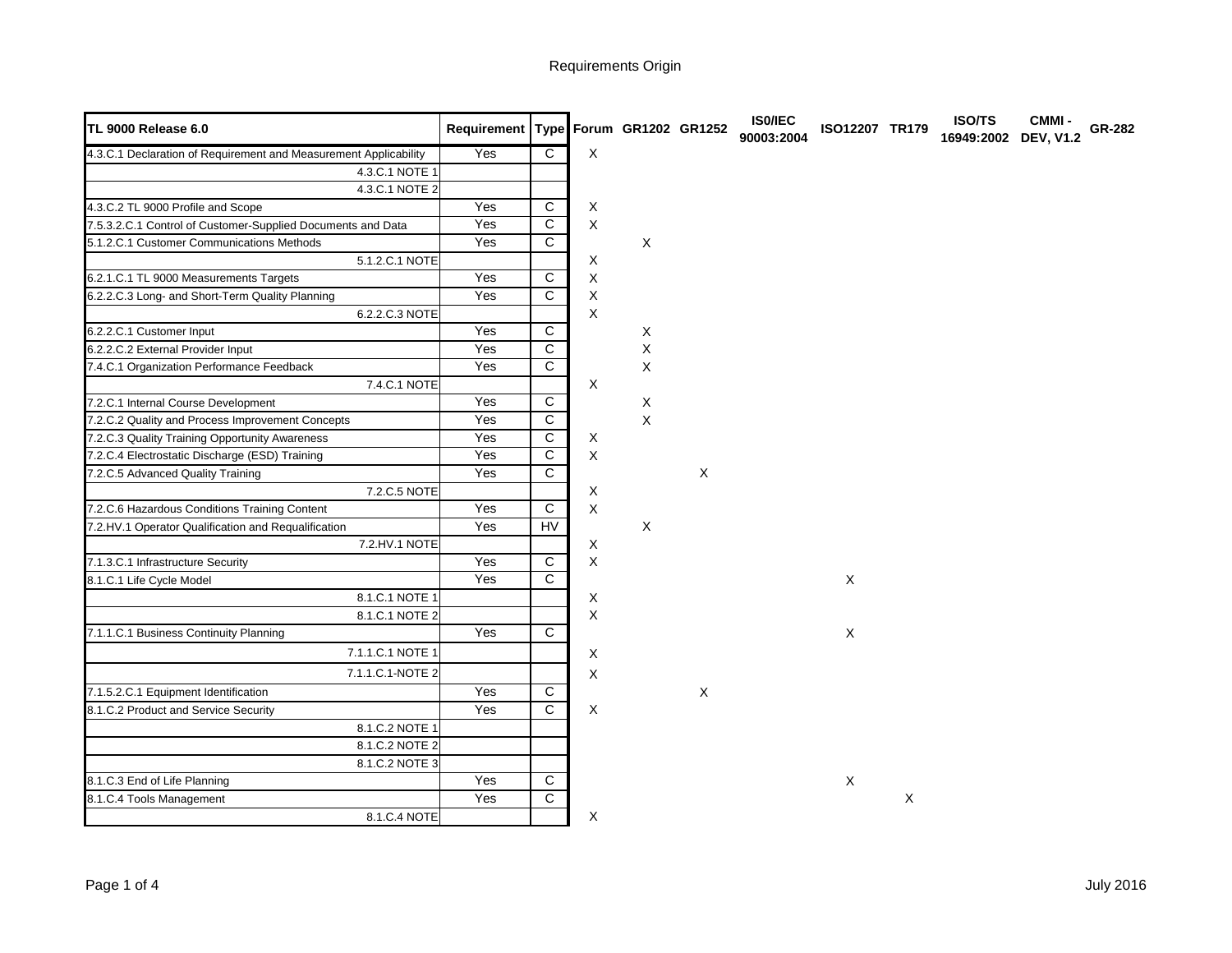Requirements Origin

| <b>TL 9000 Release 6.0</b>                               | Requirement Type Forum GR1202 GR1252 |                         |             |   |   | IS0/IEC<br>90003:2004 | ISO12207 TR179 |             | <b>ISO/TS</b><br>16949:2002 | <b>CMMI-</b><br><b>DEV, V1.2</b> | GR-282       |
|----------------------------------------------------------|--------------------------------------|-------------------------|-------------|---|---|-----------------------|----------------|-------------|-----------------------------|----------------------------------|--------------|
| 8.3.2.HS.1 Configuration Management Planning             | Yes                                  | H <sub>S</sub>          |             |   |   |                       | X              |             |                             |                                  |              |
| 8.2.3.C.1 Contract Review                                | Yes                                  | $\overline{C}$          |             |   |   | X                     |                |             |                             |                                  |              |
| 8.2.3.C.1 NOTE                                           |                                      |                         |             |   |   |                       | X              |             |                             |                                  |              |
| 8.2.1.C.1 Problem Severity Classification                | Yes                                  | C                       |             |   |   |                       |                | X           |                             |                                  |              |
| 8.2.1.C.1 NOTE                                           |                                      |                         | X           |   |   |                       |                |             |                             |                                  |              |
| 8.2.1.C.2 Problem Escalation                             | Yes                                  | $\overline{\text{c}}$   |             |   |   |                       |                | X           |                             |                                  |              |
| 8.2.1.C.3 Problem Report Feedback                        | Yes                                  | $\overline{\text{c}}$   | X           |   |   |                       |                |             |                             |                                  |              |
| 8.2.1.HS.1 Product Replacement                           | Yes                                  | HS                      | X           |   |   |                       |                |             |                             |                                  |              |
| 8.2.1.HS.2 Notification About Critical Problem Reports   | Yes                                  | $\overline{HS}$         |             |   | X |                       |                |             |                             |                                  |              |
| 8.2.1.V.1 Notification About Critical Service Disruption | Yes                                  | V                       | X           |   |   |                       |                |             |                             |                                  |              |
| 8.2.1.V.1 NOTE                                           |                                      |                         | X           |   |   |                       |                |             |                             |                                  |              |
| 8.3.2.C.1 Project Planning                               | Yes                                  | $\overline{\text{c}}$   |             |   |   |                       | X              |             |                             |                                  |              |
| 8.3.2.C.1 NOTE 1                                         |                                      |                         | X           |   |   |                       |                |             |                             |                                  |              |
| 8.3.2.C.1 NOTE 2                                         |                                      |                         | X           |   |   |                       |                |             |                             |                                  |              |
| 8.3.2.C.1 NOTE 3                                         |                                      |                         | X           |   |   |                       |                |             |                             |                                  |              |
| 8.3.2.C.3 Requirements Traceability                      | Yes                                  | C                       |             |   |   |                       |                | X           |                             |                                  |              |
| 8.3.2.C.4 Test Planning                                  | Yes                                  | $\overline{\mathsf{c}}$ |             |   |   |                       |                | X           |                             |                                  |              |
| 8.3.2.C.2 Project Risk Management                        | Yes                                  | C                       |             |   |   |                       |                |             | $\mathsf{X}$                | $\mathsf{X}$                     |              |
| 8.3.2.C.2 NOTE                                           |                                      |                         | X           |   |   |                       |                |             |                             |                                  |              |
| 8.3.2.C.5 Integration Planning                           | Yes                                  | $\mathsf{C}$            |             |   |   |                       | X              |             |                             |                                  |              |
| 8.3.2.HS.4 Migration Planning                            | Yes                                  | HS                      |             |   |   |                       | $\pmb{\times}$ |             |                             |                                  |              |
| 8.3.2.HS.4 NOTE 1                                        |                                      |                         | X           |   |   |                       |                |             |                             |                                  |              |
| 8.3.2.HS.4 NOTE 2                                        |                                      |                         | $\mathsf X$ |   |   |                       |                |             |                             |                                  |              |
| 8.3.2.HS.3 Development Process Quality Measurement       | Yes                                  | HS                      | X           |   |   |                       |                |             |                             |                                  |              |
| 8.3.2.HS.3 NOTE                                          |                                      |                         | X           |   |   |                       |                |             |                             |                                  |              |
| 8.3.2.HS.2 Product Computing Resources                   | Yes                                  | $\overline{s}$          |             |   |   |                       |                | $\mathsf X$ |                             |                                  |              |
| 8.3.2.HS.2 NOTE                                          |                                      |                         | X           |   |   |                       |                |             |                             |                                  |              |
| 8.3.3.C.1 Customer and External Supplier Input           | Yes                                  | $\overline{C}$          |             | X |   |                       |                |             |                             |                                  |              |
| 8.3.3.C.2 Design and Development Requirements            | Yes                                  | $\mathsf{C}$            |             |   |   |                       | $\mathsf X$    |             |                             |                                  |              |
| 8.3.3.C.2 NOTE                                           |                                      |                         | X           |   |   |                       |                |             |                             |                                  |              |
| 8.3.3.C.3 Requirements Allocation                        | Yes                                  | С                       |             |   |   | X                     |                |             |                             |                                  |              |
| 8.3.3.C.3 NOTE                                           |                                      |                         | X           |   |   |                       |                |             |                             |                                  |              |
| 8.3.5.HS.1 Product Design and Development Output         | Yes                                  | HS                      |             |   |   | $\mathsf{X}$          |                |             |                             |                                  |              |
| 8.3.5.V.1 Services Design and Development Output         | Yes                                  | V                       | X           |   |   |                       |                |             |                             |                                  |              |
| 8.3.4.C.1 Verification of User Documentation             | Yes                                  | $\overline{c}$          | X           |   |   |                       |                |             |                             |                                  |              |
| 8.3.4.HS.1 Stress Testing                                | Yes                                  | HS                      |             |   |   |                       |                | $\mathsf X$ |                             |                                  |              |
| 8.3.4.HS.2 Abnormal Conditions                           | Yes                                  | HS                      | X           |   |   |                       |                |             |                             |                                  |              |
| 8.3.4.HS.3 System Testing                                | Yes                                  | HS                      |             |   |   |                       |                |             |                             |                                  | $\mathsf{X}$ |
| 8.3.4.C NOTE                                             |                                      |                         | X           |   |   |                       |                |             |                             |                                  |              |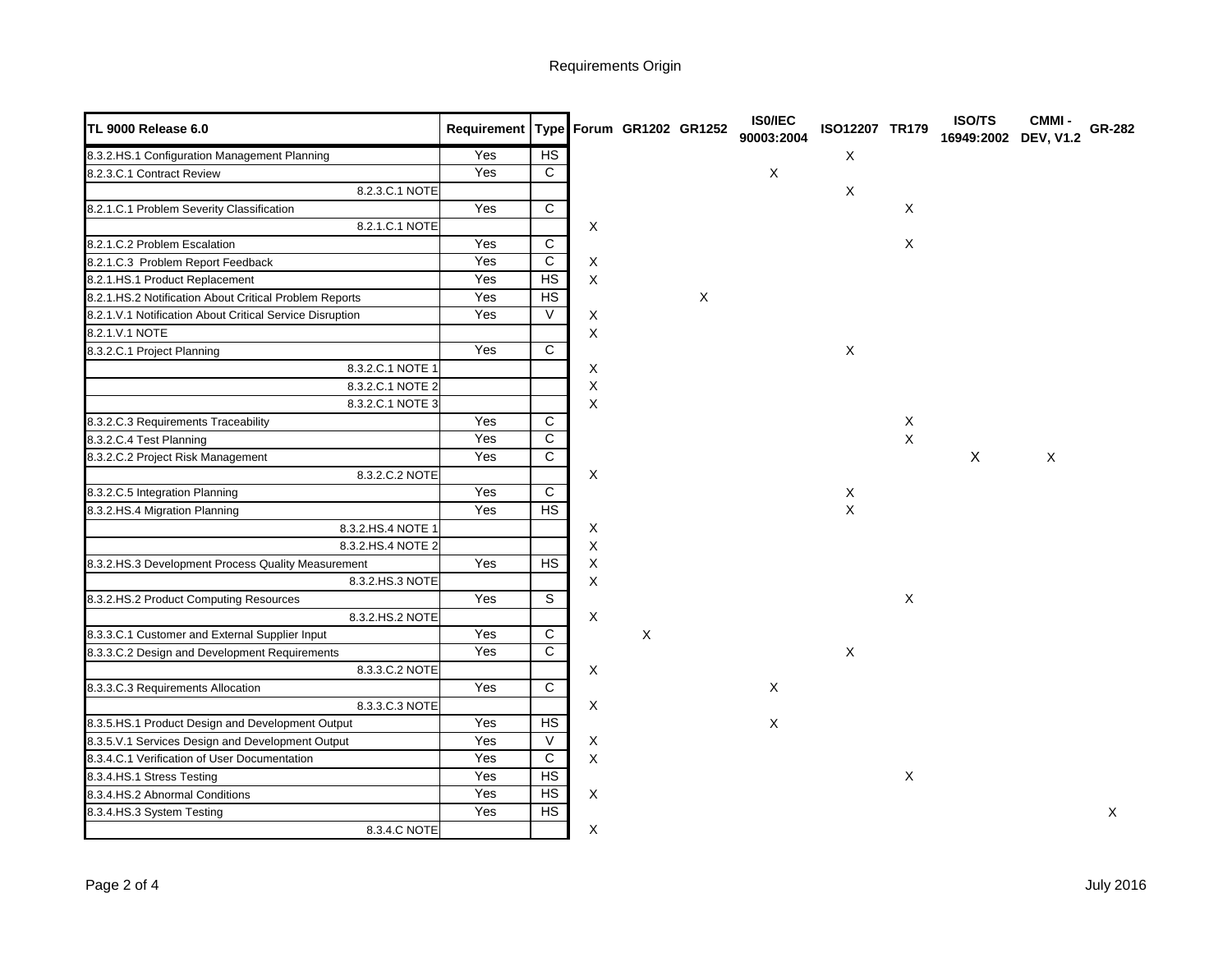Requirements Origin

| <b>TL 9000 Release 6.0</b>                                     | Requirement Type Forum GR1202 GR1252 |                          |             |   |              | IS0/IEC<br>90003:2004 | ISO12207 TR179 |   | ISO/TS<br>16949:2002 DEV, V1.2 | <b>CMMI-</b> | GR-282 |
|----------------------------------------------------------------|--------------------------------------|--------------------------|-------------|---|--------------|-----------------------|----------------|---|--------------------------------|--------------|--------|
| 8.3.4.HS.4 Release Management                                  | Yes                                  | HS                       |             |   |              |                       |                | X |                                |              |        |
| 8.3.6.C.1 Change Management Process                            | Yes                                  | $\overline{c}$           |             |   | X            |                       |                |   |                                |              |        |
| 8.3.6.C.1 NOTE                                                 |                                      |                          | X           |   |              |                       |                |   |                                |              |        |
| 8.3.6.C.2 Informing Customers of Design Changes                | Yes                                  | $\mathsf{C}$             |             |   | $\mathsf{X}$ |                       |                |   |                                |              |        |
| 8.3.6.C.3 Problem Resolution Configuration Management          | Yes                                  | $\mathsf{C}$             |             |   |              |                       |                | X |                                |              |        |
| 8.3.6.H.1 Component Changes                                    | Yes                                  | $\overline{H}$           | X           |   |              |                       |                |   |                                |              |        |
| 8.4.1.C.1 Procurement Process                                  | Yes                                  | C                        |             |   |              |                       | $\mathsf X$    |   |                                |              |        |
| 8.4.1.C.1 NOTE                                                 |                                      |                          | X           |   |              |                       |                |   |                                |              |        |
| 8.4.1.C.2 External Provider Performance Management             | Yes                                  | $\overline{C}$           |             |   |              |                       |                |   | $\pmb{\times}$                 |              |        |
| 8.4.1.C.2 NOTE 1                                               |                                      |                          | X           |   |              |                       |                |   |                                |              |        |
| 8.4.1.C.2 NOTE 2                                               |                                      |                          | X           |   |              |                       |                |   |                                |              |        |
| 8.4.1.C.2 NOTE 3                                               |                                      |                          | X           |   |              |                       |                |   |                                |              |        |
| 8.5.1.C.1 Product and Service Delivery                         | Yes                                  | C                        |             | X |              |                       |                |   |                                |              |        |
| 8.5.1.HS.1 Installation Instructions                           | Yes                                  | HS                       |             |   |              |                       | $\mathsf X$    |   |                                |              |        |
| 8.5.1.HV.1 Operational Changes                                 | Yes                                  | <b>HV</b>                |             |   | X            |                       |                |   |                                |              |        |
| 8.5.1.H.1 Periodic Retesting                                   | Yes                                  | H                        |             |   | X            |                       |                |   |                                |              |        |
| 8.5.1.H.1 NOTE                                                 |                                      |                          | X           |   |              |                       |                |   |                                |              |        |
| 8.5.1.H.2 Content of Testing                                   | Yes                                  | H                        |             |   | X            |                       |                |   |                                |              |        |
| 8.5.1.H.2 NOTE                                                 |                                      |                          | X           |   |              |                       |                |   |                                |              |        |
| 8.5.1.H.3 Frequency of Testing                                 | Yes                                  | $\overline{H}$           |             |   | $\mathsf X$  |                       |                |   |                                |              |        |
| 8.5.1.V.1 Software Used in Service Delivery                    | Yes                                  | $\overline{\mathsf{V}}$  | X           |   |              |                       |                |   |                                |              |        |
| 8.5.1.V.1 NOTE                                                 |                                      |                          | X           |   |              |                       |                |   |                                |              |        |
| 8.5.1.V.2 Mechanical Tool Changes                              | Yes                                  | $\vee$                   | X           |   |              |                       |                |   |                                |              |        |
| 8.5.2 NOTE                                                     |                                      |                          |             |   |              |                       |                |   |                                |              |        |
| 8.5.2.H.1 Traceability for Recall                              | Yes                                  | $\overline{H}$           | X           |   |              |                       |                |   |                                |              |        |
| 8.5.2.H.2 Traceability of Design Changes                       | Yes                                  | $\overline{H}$           | X           |   |              |                       |                |   |                                |              |        |
| 8.5.2.HS.1 Product Identification                              | Yes                                  | HS                       |             |   |              | X                     |                |   |                                |              |        |
| 8.5.2.HS.1 NOTE                                                |                                      |                          | Χ           |   |              |                       |                |   |                                |              |        |
| 8.5.4.C.1 Protection from Electrostatic Discharge (ESD) Damage | Yes                                  | C                        | X           |   |              |                       |                |   |                                |              |        |
| 8.5.4.C.1 NOTE 1                                               |                                      |                          | X           |   |              |                       |                |   |                                |              |        |
| 8.5.4.C.1 NOTE 2                                               |                                      |                          | Χ           |   |              |                       |                |   |                                |              |        |
| 8.5.4.HS.1 Packaging and Labeling Verification                 | Yes                                  | $\overline{HS}$          | X           |   |              |                       |                |   |                                |              |        |
| 8.5.4.HS.1 NOTE                                                |                                      |                          | $\mathsf X$ |   |              |                       |                |   |                                |              |        |
| 8.5.4.HV.1 Deterioration                                       | Yes                                  | <b>HV</b>                |             |   | X            |                       |                |   |                                |              |        |
| 8.5.4.S.1 Software Virus Protection                            | Yes                                  | S                        |             |   |              | X                     |                |   |                                |              |        |
| 8.5.5.HS.1 Emergency Service Provisioning                      | Yes                                  | <b>HS</b>                |             | X |              |                       |                |   |                                |              |        |
| 8.5.5.S.1 Software Patching Information                        | Yes                                  | $\overline{s}$           |             |   |              |                       |                | X |                                |              |        |
| 8.5.5.H.1 Testing of Repair and Return Products                | Yes                                  | $\overline{H}$           |             |   | X            |                       |                |   |                                |              |        |
| 8.6.HV.1 Inspection and Test Documentation                     | Yes                                  | $\overline{\mathsf{HV}}$ |             |   | $\mathsf{X}$ |                       |                |   |                                |              |        |